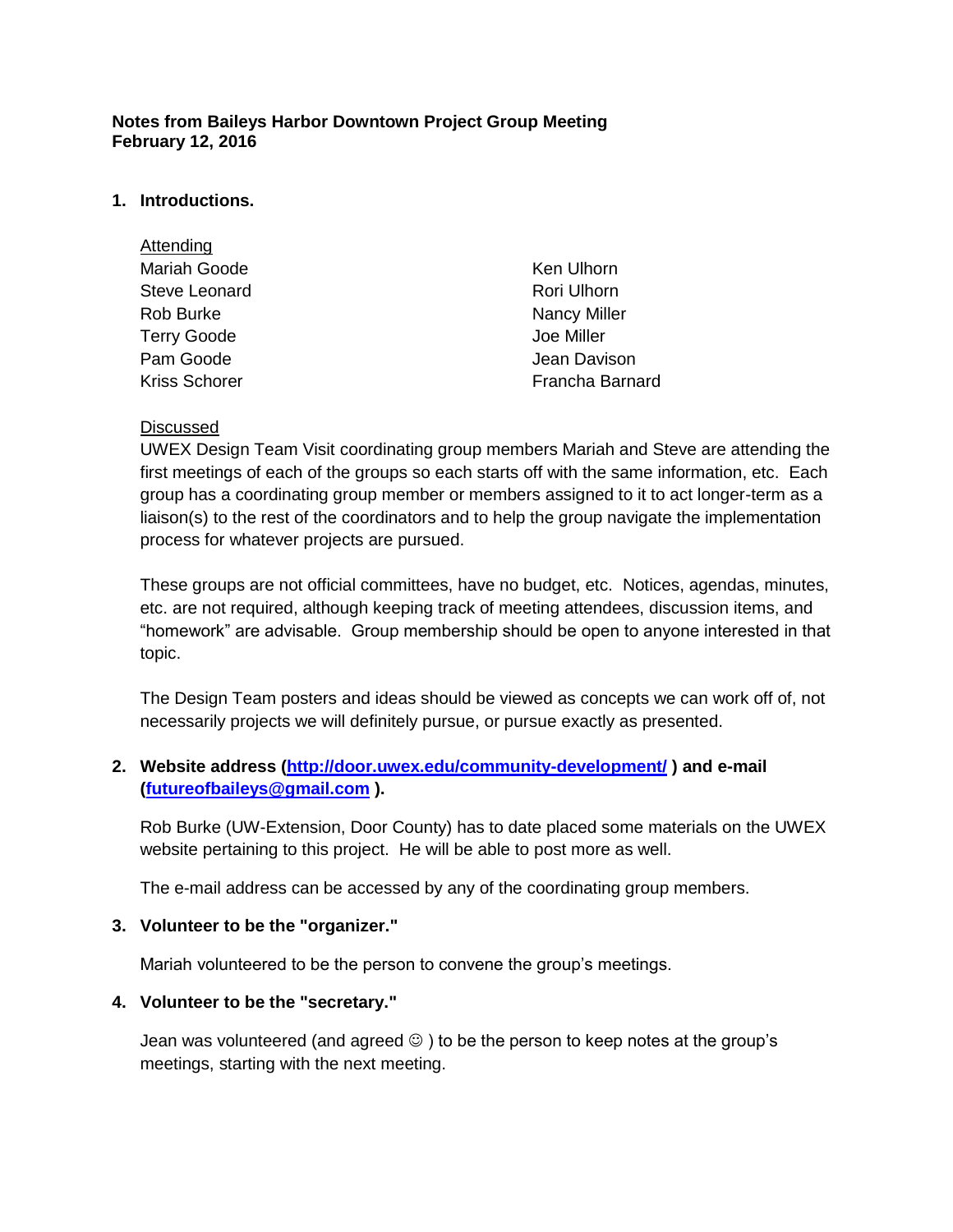### **5. Review of relevant portions of Design Team visit summary, posters, and Friday evening input results.**

The group reviewed the process of the weekend, how concepts came about with each poster, etc. Everyone agreed the Design Team had done a good job.

# **6. Discussion on projects, resources available, prioritization, timeline for action items, who needs to be involved with decision-making, etc.**

# **Discussion**

Some of the potential projects encompassed by the scope of the "Downtown" group would require lengthy processes and/or be something which could only be pursued in the longerterm. The group wants/needs to do some simple, physical things as soon as possible to show success and not lose momentum. Projects discussed to consider undertaking initially:

- Artist-designed/constructed "entrances" to the two downtown waterfront public access points. (Design Team idea that didn't make it onto the posters.) Although there are signs noting the public waterfront access, it doesn't feel welcoming, particularly for the access near the Yum Yum – it feels like you are walking on private property. The "parks" could be named, and have new signs, along with the artist-designed entrances.
- Large-size flower pots with the same plantings along "main street."
- Potential for using the town-owned waterfront property on south entry to downtown more like a park rather than just unused open space; to start, this could mean a picnic table, two benches, garbage and recycling cans. Eventually, a sign could be established (it will need a name) and maybe a kiosk of some sort (like those used for pointing out shipwreck sites) directing people to look toward the Birdcage Lighthouse and noting other stops visitors should make in downtown (Toft House, parks, etc.).
- Start discussions regarding possibility of converting Brann Parking Lot to Brann Park.
- Start investigating how to incorporate range light-themed "wayfinding" in downtown. Concept discussed was larger "lighthouse" at marina, which would point to the smaller "lower" range lights at points of interest.

# **7. Next steps in defining subgroups, volunteers per action item in moving each project forward.**

# Homework:

- Investigate communities with flower pots to see how they coordinate it with businesses, who maintains them, etc. (Jean, Rori, Nancy, Francha, Rob.)
- Look into Women's Club potentially helping to fund flower pot project. (Jean, Rori, Nancy.)
- Find out the official names of the rights-of-way which comprise the two waterfront access points. (Mariah)
- Find out what the possibilities are for the potential "entry park" on the south end of downtown. Are there written restrictions somewhere? Can a picnic table, a couple of